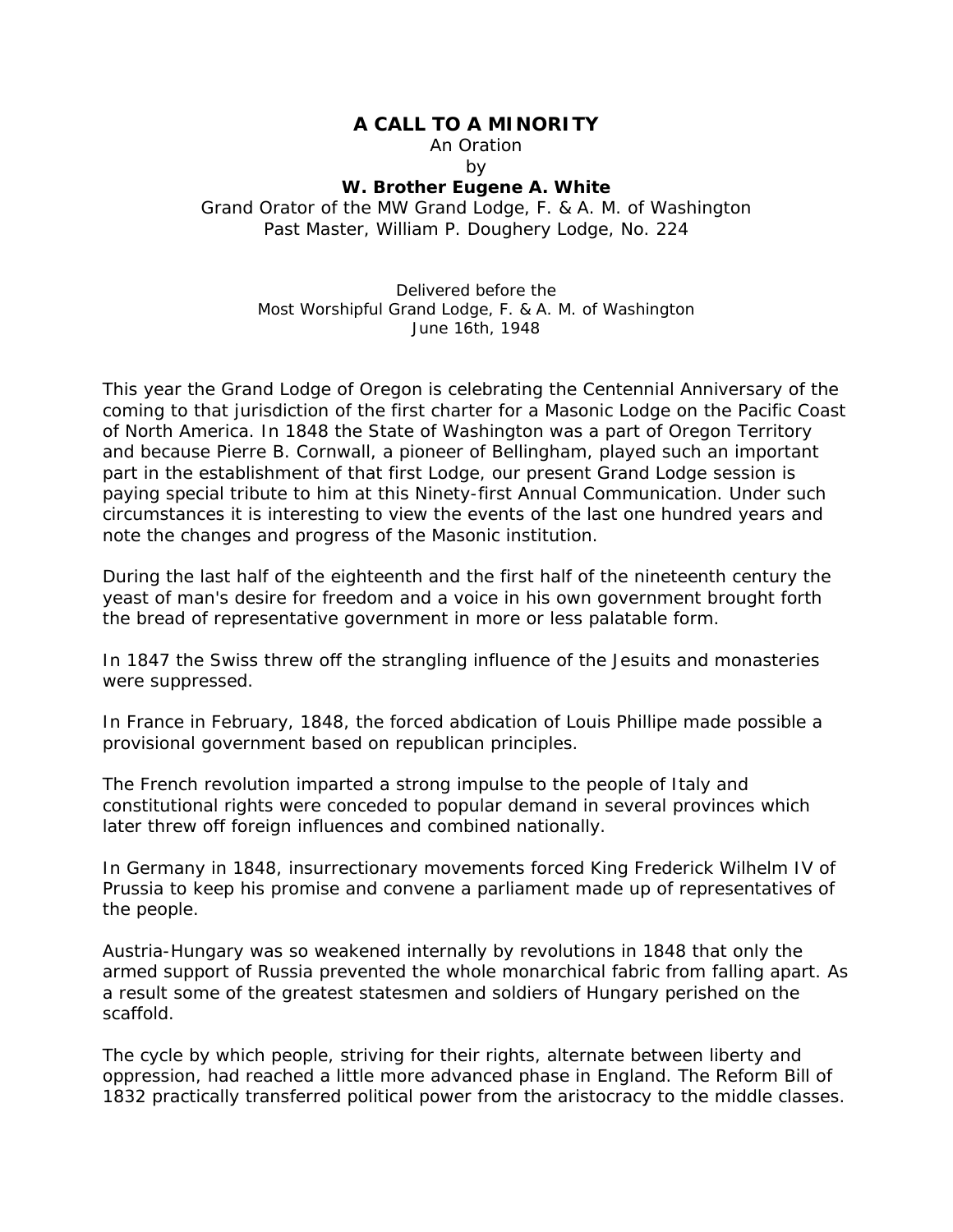In an effort to further ameliorate the social and industrial conditions of the working class and increase their power and place in the government the Chartists organized in 1838, one year after Queen Victoria was crowned, and put forth their Peoples Charter. This among other things called for universal suffrage, removal of property qualifications as a right to vote, annual convening of Parliament, and the payment of salaries to members, thus making it possible for representatives to serve even though they did not have independent means. By 1848 this chartist movement had spent its force and control of the English government has rested with the middle classes pretty well down to the present time.

As is to be expected, the principles of democracy had received recognition to a greater extent in the United States and seemed to be riding the crest of the wave of success if we can judge from President Polk's third annual message to Congress from which the following is taken:

"There has been no period since the government was founded when all the industrial pursuits of our people have been more successful or when labor in all branches of business has received a fairer or a better reward.

"From our abundance we have been enabled to perform the less pleasing duty of furnishing food for the starving millions of favored countries."

This might have been written to describe conditions as they exist today.

The Northwest Boundary of Oregon Territory had just been successfully negotiated with Great Britain without recourse to arms.

Peace had just been declared closing the war with Mexico and the young United States Republic had demonstrated its ability to raise, equip and maintain an army adequate for its protection.

Since the revival of Masonry in England and its organization as a Speculative Art in 1717 it had by 1848 spread throughout her colonies and there were also Lodges on the continent; in France, Italy, Spain and Portugal. Germany, which was the cradle of the guilds of operative Stone Masons, ,had enjoyed organized Speculative Masonry since 1730 and in Austria, Maria Theresa became its active sponsor beginning in 1742.

The Grand Master of England appointed a Provincial Grand Master of Russia in 1731 but Masonry's progress was slow until 1763 when Catherine II declared herself Protectress of the Order. Her sponsorship was withdrawn in 1794 because of the political activity of Masons in France, but was revived again in 1804 and continued to 1822 at which time all secret societies were suppressed in Russia for a period of eighty-five years. It is interesting to note here that when Kerensky attempted, in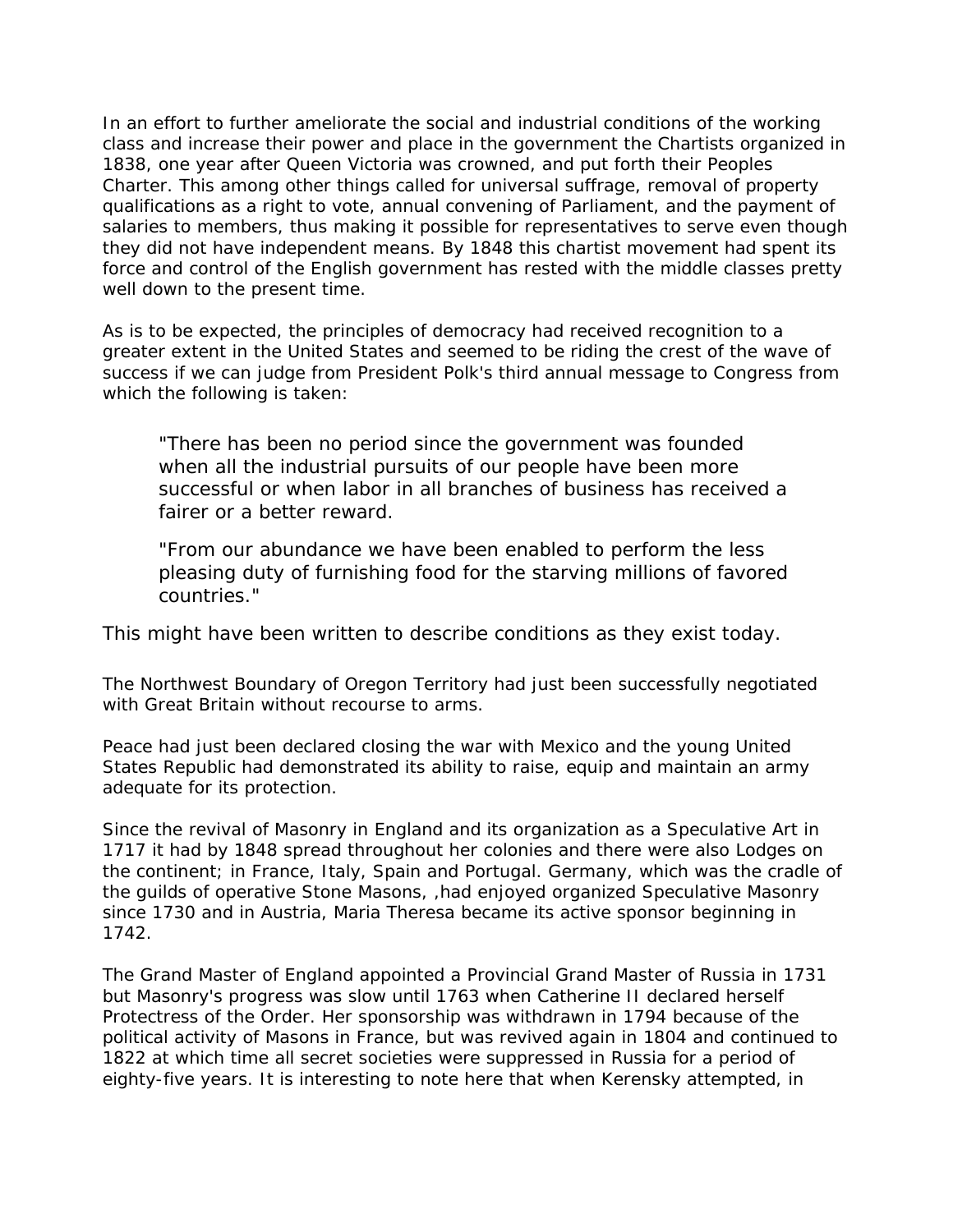1917, to set up a republican form of government to replace the despotic rule of the Tsar, all the members of his cabinet were Masons.

One hundred years ago civilization had all the appearance of being on the march toward a more complete realization of the rights of man, Freedom and Liberty were everywhere in the ascendancy.

Masonry cannot and does not claim all the credit for this general advance in the recognition of human rights and as an institution it has never taken the lead in revolutionary activities. It has, however, always espoused the cause of individual liberty and freedom and as a result Masons have always been among the leaders in every movement to better the conditions for all the people. Its influence is described by Joseph Fort Newton in The Builders.

"Wherever Masonry flourishes and is allowed to build freely after its divine design, liberty, justice, education and true religion flourish and where it is hindered they suffer."

But as so often happens, there were some who were not satisfied with a regular orderly advance and the revolutionary thinking spawned some sports, i. e. abrupt deviations from type.

One hundred years ago, February, 1848, Karl Marx first published his Communist Manifesto urging the workers to seize the State by revolution and use the power of the State to control the machine and establish the world's first classless society and thus bring about an era of unlimited prosperity. Before this so designated machine, poverty was suffered as inevitable but prompted by Marx, and his promise of prosperity, poverty was thereafter to be regarded as the result of a conspiracy.

This manifesto was the first proclamation of revolutionary socialism armed with the learning of the nineteenth century, but expressed with the fire and energy of the agitator. It contained only a hazy outline for the social and political organization and did not receive much attention at first. Thirty years later in 1878, Bismarck pointed out its fallacies and vagaries as follows:

"If we could only find out what the (Marxist) future is like! We can only catch glimpses of it through the cracks. If every man has to have his share allotted to him from above, we arrive at a kind of prison existence when everyone is at the mercy of his warders.

"In our modern prisons the warder is at any rate a recognized official against whom you can lodge a complaint. But who will be the warders in the general socialist prison? There will be no question of lodging complaints against them. They will be the most merciless tyrants ever seen and the rest will be slaves to these tyrants."

The theory of Marxism is based on (1) pity, (2) hate, (3) desire for personal power and his followers set out to destroy the church and stamp out religion which he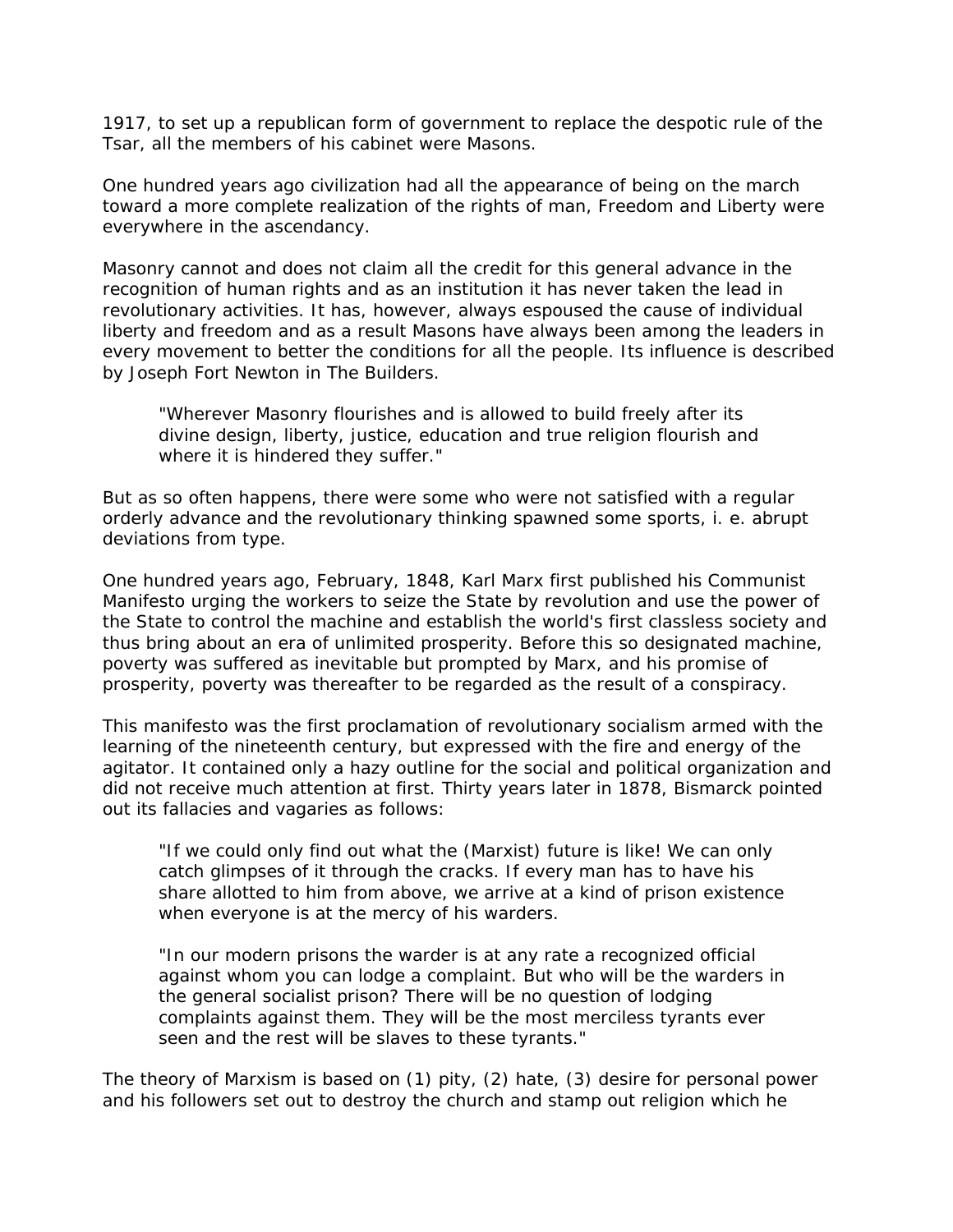characterized as an "opiate for the people." The followers of Marx are militant, persistent and unscrupulous and we know their tactics foster and lead to dictators. The first move of dictators is to suppress Masonry, for they cannot exist together.

Civilization suffered at the hands of Mussolini, Hitler, Franco and we are all well aware of Stalin's push of the Iron Curtain ever to the westward. As of today there is no Masonry in Russia or its satellite countries in Middle Europe-none in Spain or Portugal and none indigenous in Germany or Hungary. It but feebly exists in France and Italy and its future there is uncertain.

These events of the last one hundred years are striking emblems of man's faulty reasoning and afford serious reflections to a thinking mind. But they would be still more gloomy if it were not for the hope we all have that eventually right prevails over wrong and the knowledge that Masonry has, at other times in the past, successfully surmounted what appeared to be serious setbacks.

As the Era of Cathedral Building waned, Operative Masonry degenerated into gatherings of chatterers and drunkards, known as Table Lodges.

Soon after it became Speculative Masonry, a schism formed between the Ancients and the Moderns which plagued it for one hundred years.

It became almost political in the cause of the Stuarts and it had to sever its French branch because of political activity.

It survived the most bitter ecclesiastical pressure during the last half of the eighteenth and well into the nineteenth century:

Two hundred years ago in June, 1737, Jones, a Philadelphia apothecary, initiated his credulous, unsophisticated apprentice named Reese in a mock ceremony including an ordeal by fire, which so burned him, he died and on all sides Masonry was denounced.

Again in 1824 the mysterious disappearance of one Morgan started an Anti-Masonic movement that resulted in a candidate (Wart) running for President of the United States on an Anti-Masonic ticket in 1832.

These seeming setbacks to Masonry in the last hundred years are in reality only jurisdictional and the institution still holds high the torch of education, toleration and fraternity and keeps its beckoning light shining brightly. Its principles are the direct antithesis of the doctrines preached by Marx and elaborated by his followers. In the first place, Communism makes a parade of man's disappointments and privations until he is receptive to its promises through pity for his own condition. To this Masonry maintains that if a man is poor and discouraged the proper kind of charity, properly proffered will ease his lot and encourage him to emphasize his strengths and build to his greater comfort and satisfaction. In the second place Communism preaches hate for all others in more fortunate or comfortable circumstances and with unfulfilled promises leads its followers to believe they can, by force, secure a larger share for themselves. Sight is lost of the fact that this is a destructive policy; one that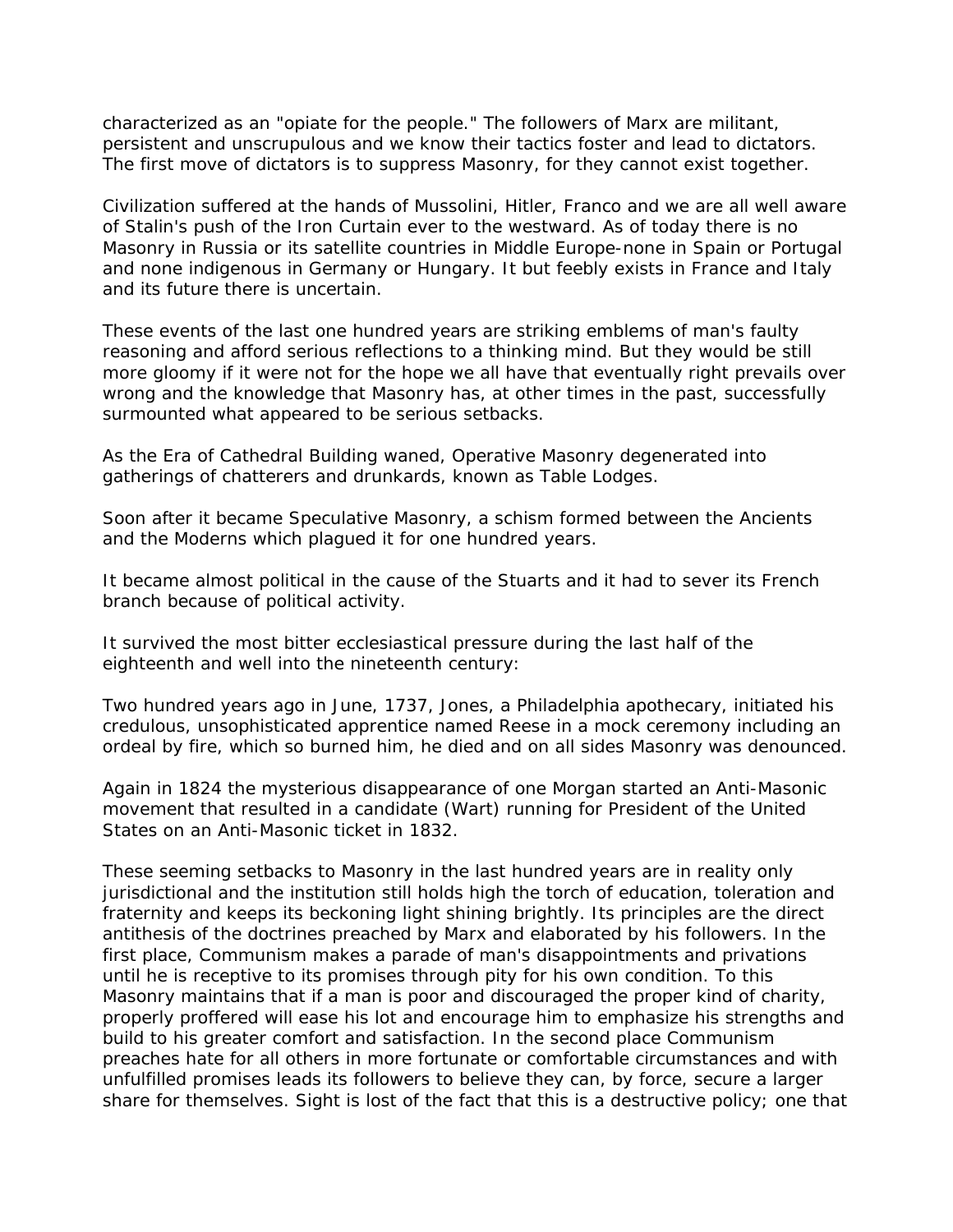tears down instead of building up. As opposed to this, Masonry teaches love and toleration for the condition and viewpoint of others to the end that "harmony will prevail."

In the third respect, Communists are actuated by a desire for personal power and prestige and as the few acquire it they become more and more autocratic. As opposed to this, Masonry is a fraternity, its members working together in brotherly union, each rejoicing in the success and accomplishments of the other. To the godlessness of Marxism, we need only refer to the basic immutable qualification of all Masons; a belief in one everliving and true God.

In their beginning, both Masonry and Communism were very much in the minority and by the very nature of the institution, Masons will always be in a minority. Therein lies its best chance of survival for a minority never fully adapted to its surroundings is better able to survive a change in conditions. The majority senses its power, tends to relax and ceases to be creative.

When a minority becomes a majority it inevitably develops inherent weaknesses that eventually result in its downfall and when it acquires power by force and false promises it becomes vulnerable to education and rationalization. We all know what happened to the dinosaurs when the lush vegetation which contributed to their ungainly stature, disappeared, but we seldom think of the myriad of smaller creatures which, never dependent for their sustenance upon lofty broad leafed fronds, survived their disappearance and their species are in existence today. I need not review the economic systems which have developed huge organizations and profits in the past, only to be wiped out by scientific progress or depletion of a natural resource or the political systems that have lost their glory and power through the education and enlightenment of their vassals. A minority to be effective must be well grounded in principles and well trained in tactics and willing to make some self sacrifices.

Masonry is not a militant organization but its efforts are directed to the education and development of mind and conscience in the individual whereas Communism thrives on ignorance and insidiously injects its poison into every democratic organization and educational system. Its proponents are well trained, furtive and continually repeat unfulfilled promises.

The differences between the philosophy and ideals of Masonry and Communism are basic but our principal concern in this anniversary year of 1948 is the ruthless manner in which the followers of Karl Marx have treated freedom-loving Masons in every country they have overrun. It is not a problem of working out a mutual understanding but seems to be a question of continued existence for one or the other. Masonry is the advocate of freedom of thought, freedom of speech and freedom of worship and it is contrary to our practice to deny these freedoms to anyone or to suppress them by force.

What then is our duty as Masons - as a Minority?